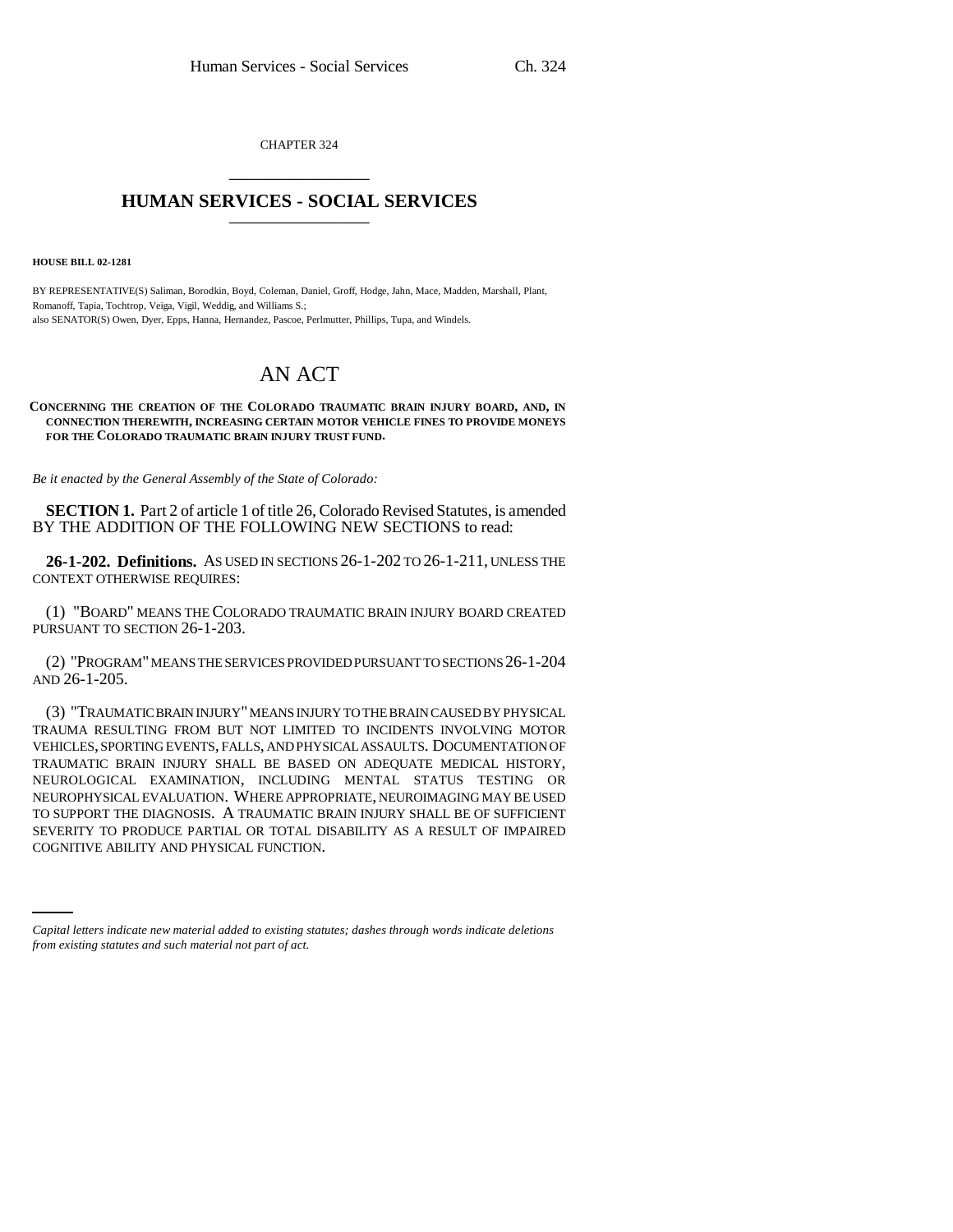(4) "TRUST FUND" MEANS THE COLORADO TRAUMATIC BRAIN INJURY TRUST FUND CREATED IN SECTION 26-1-210.

**26-1-203. Colorado traumatic brain injury board - creation - powers and duties.** (1) THERE IS HEREBY CREATED THE COLORADO TRAUMATIC BRAIN INJURY BOARD WITHIN THE DEPARTMENT OF HUMAN SERVICES. THE BOARD SHALL EXERCISE ITS POWERS AND DUTIES AS IF TRANSFERRED BY A **TYPE 2** TRANSFER.

(2) THE COLORADO TRAUMATIC BRAIN INJURY BOARD SHALL BE COMPOSED OF THIRTEEN MEMBERS INCLUDING THE EXECUTIVE DIRECTOR OF THE DEPARTMENT OR THE EXECUTIVE DIRECTOR'S DESIGNEE, THE PRESIDENT OF A STATE BRAIN INJURY ASSOCIATION OR THE PRESIDENT'S DESIGNEE, THE EXECUTIVE DIRECTOR OF THE DEPARTMENT OF PUBLIC HEALTH AND ENVIRONMENT OR THE EXECUTIVE DIRECTOR'S DESIGNEE, AND THE FOLLOWING MEMBERS WHO SHALL BE APPOINTED BY THE GOVERNOR, WITH THE CONSENT OF THE SENATE:

(a) A NEUROLOGIST WHO HAS EXPERIENCE WORKING WITH PERSONS WITH TRAUMATIC BRAIN INJURIES;

(b) A NEUROPSYCHOLOGIST WHO HAS EXPERIENCE WORKING WITH PERSONS WITH TRAUMATIC BRAIN INJURIES;

(c) A SOCIAL WORKER OR CLINICAL PSYCHOLOGIST EXPERIENCED IN WORKING WITH PERSONS WHO HAVE SUSTAINED TRAUMATIC BRAIN INJURIES;

(d) A REHABILITATION SPECIALIST SUCH AS A SPEECH PATHOLOGIST, VOCATIONAL REHABILITATION COUNSELOR, OCCUPATIONAL THERAPIST, OR PHYSICAL THERAPIST WHO HAS EXPERIENCE WORKING WITH PERSONS WITH TRAUMATIC BRAIN INJURIES;

(e) A NEUROSURGEON OR NEUROPSYCHIATRIST WHO HAS EXPERIENCE WORKING WITH PERSONS WITH TRAUMATIC BRAIN INJURIES;

(f) A CLINICAL RESEARCH SCIENTIST WHO HAS EXPERIENCE EVALUATING PERSONS WITH TRAUMATIC BRAIN INJURIES;

(g) TWO PERSONS WHO ARE FAMILY MEMBERS OF INDIVIDUALS WITH TRAUMATIC BRAIN INJURIES OR INDIVIDUALS WITH A TRAUMATIC BRAIN INJURY; AND

(h) TWO MEMBERS OF THE PUBLIC WHO HAVE EXPERIENCE WITH PERSONS WITH TRAUMATIC BRAIN INJURIES.

(3) BOARD MEMBERS SHALL NOT BE COMPENSATED FOR SERVING ON THE BOARD, BUT MAY BE REIMBURSED FOR ALL REASONABLE EXPENSES RELATED TO SUCH MEMBERS' WORK FOR THE BOARD.

(4) INITIAL APPOINTMENTS TO THE BOARD SHALL BE MADE NO LATER THAN MARCH 1,2003. THE TERMS OF APPOINTED BOARD MEMBERS SHALL BE THREE YEARS; EXCEPT THAT THE TERMS OF THE APPOINTED MEMBERS WHO ARE INITIALLY APPOINTED SHALL BE STAGGERED BY THE GOVERNOR TO END AS FOLLOWS:

(a) FOUR MEMBERS ON JUNE 30, 2004;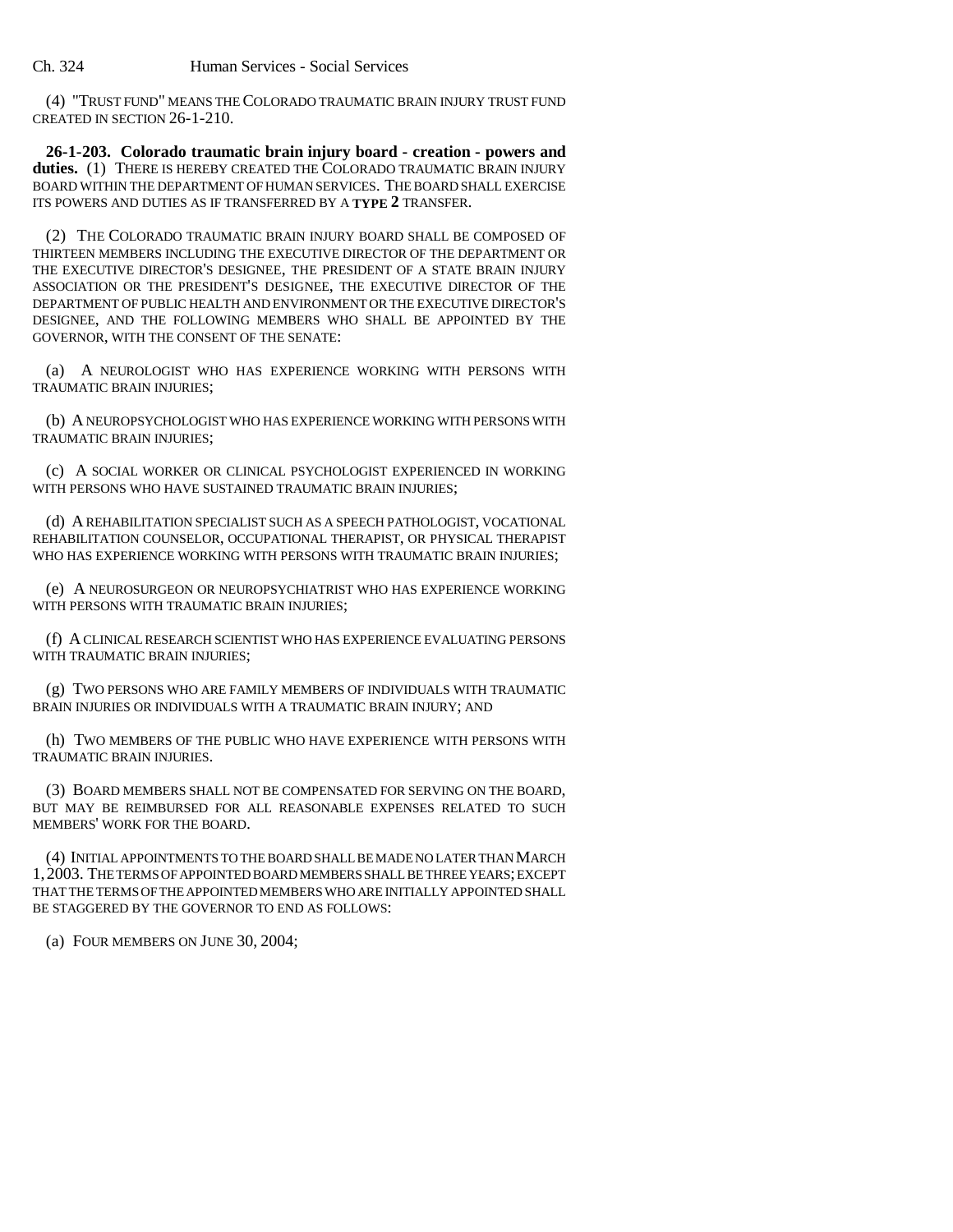(b) THREE MEMBERS ON JUNE 30, 2005; AND

(c) THREE MEMBERS ON JUNE 30, 2006.

(5) NO MEMBER MAY SERVE MORE THAN TWO CONSECUTIVE TERMS.

(6) THE APPOINTED MEMBERS OF THE BOARD SHALL, TO THE EXTENT POSSIBLE, REPRESENT RURAL AND URBAN AREAS OF THE STATE.

(7) THE BOARD SHALL ANNUALLY ELECT, BY MAJORITY VOTE, A CHAIRPERSON FROM AMONG THE BOARD MEMBERS WHO SHALL ACT AS THE PRESIDING OFFICER OF THE BOARD.

(8) (a) THE BOARD SHALL PROMULGATE REASONABLE POLICIES AND PROCEDURES PERTAINING TO THE OPERATION OF THE TRUST FUND.

(b) THE BOARD MAY CONTRACT WITH ENTITIES TO PROVIDE ALL OR PART OF THE SERVICES DESCRIBED IN THIS PART 2 FOR PERSONS WITH TRAUMATIC BRAIN INJURIES.

(c) THE BOARD MAY ACCEPT AND EXPEND GIFTS, GRANTS, AND DONATIONS FOR OPERATION OF THE PROGRAM.

(9) ARTICLE 4 OF THIS TITLE SHALL NOT APPLY TO THE PROMULGATION OF ANY POLICIES OR PROCEDURES AUTHORIZED BY SUBSECTION (8) OF THIS SECTION.

**26-1-204. Administering entity for services for persons with traumatic brain injuries.** (1) AN ADMINISTERING ENTITY UNDER CONTRACT PURSUANT TO SECTION 26-1-203 MAY PERFORM ALL OR PART OF THE ADMINISTRATIVE, ELIGIBILITY, CASE MANAGEMENT, AND CLAIMS PAYMENT FUNCTIONS RELATING TO THE PROGRAM, INCLUDING:

(a) ASSURING TIMELY PAYMENT OF GRANTS OR REQUESTS, INCLUDING:

(I) MAKING AVAILABLE INFORMATION RELATING TO THE PROPER MANNER OF SUBMITTING A GRANT OR REQUEST FOR BENEFITS TO THE PROGRAM AND PROVIDING FORMS UPON WHICH SUBMISSIONS SHALL BE MADE;

(II) EVALUATING THE ELIGIBILITY OF EACH GRANT OR REQUEST FOR PAYMENT PURSUANT TO GUIDELINES ESTABLISHED BY THE BOARD;

(III) NOTIFYING EACH APPLICANT, WITHIN THIRTY DAYS AFTER RECEIVING A PROPERLY COMPLETED AND EXECUTED PROOF OF GRANT OR REQUEST, WHETHER THE GRANT OR REQUEST IS ACCEPTED OR REJECTED;

(IV) ENSURING THAT EACH ACCEPTED GRANT OR REQUEST IS PAID WITHIN FORTY-FIVE DAYS AFTER ITS ACCEPTANCE;

(b) PAYING GRANT OR REQUEST EXPENSES FROM THE MONEYS IN THE TRUST FUND; AND

(c) DETERMINING THE EXPENSE OF ADMINISTRATION AND THE PAID AND INCURRED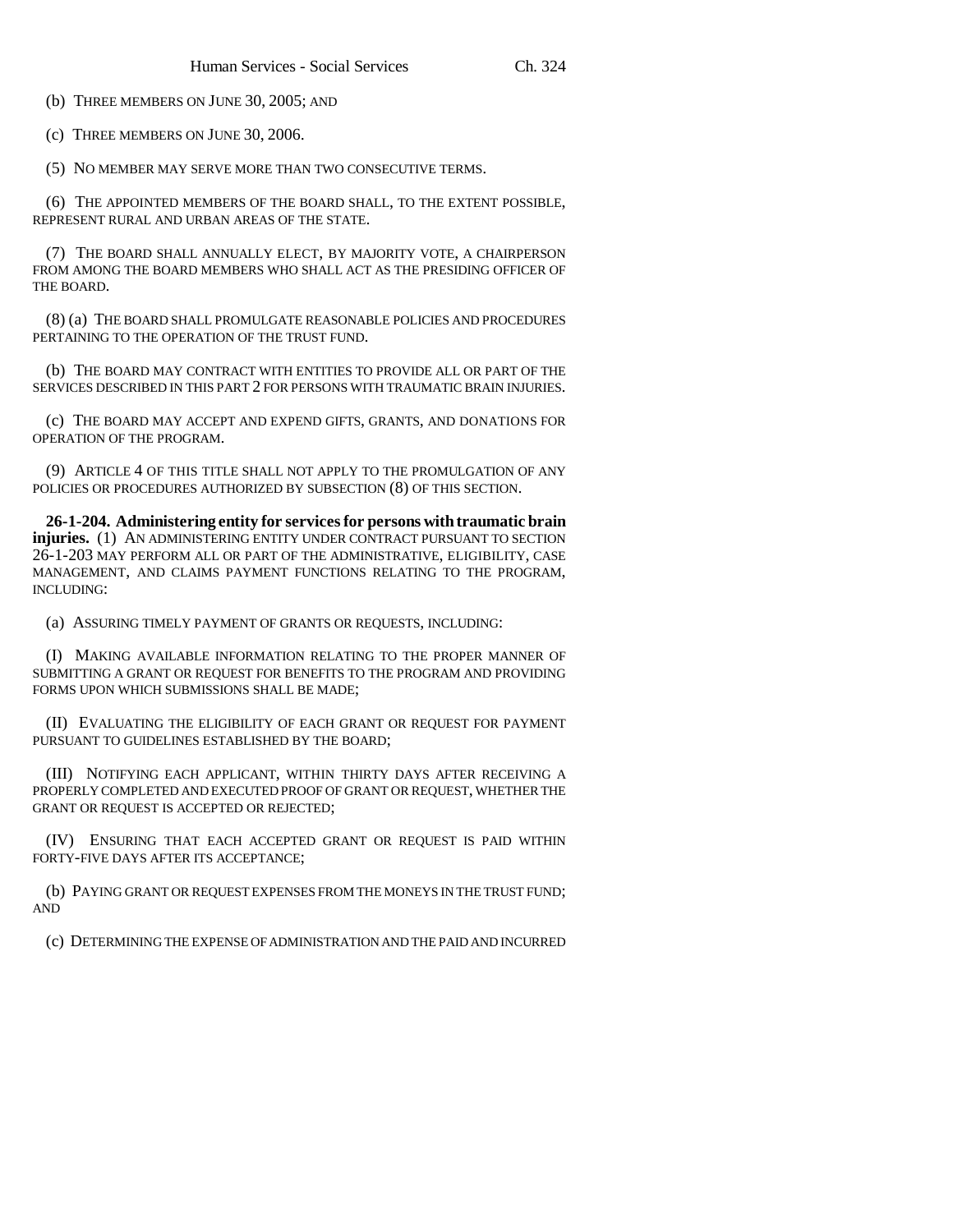LOSSES FOR EACH YEAR AND REPORTING SUCH INFORMATION TO THE BOARD.

(2) THE ADMINISTERING ENTITY SHALL BE PAID IN COMPLIANCE WITH POLICIES AND PROCEDURES ESTABLISHED BY THE BOARD.

(3) IF THE BOARD DOES NOT CONTRACT WITH AN ADMINISTERING ENTITY TO PROVIDE ALL OR PART OF THE SERVICES DESCRIBED IN THIS PART 2 FOR PERSONS WITH TRAUMATIC BRAIN INJURIES, THE DEPARTMENT SHALL UNDERTAKE TO PROVIDE SUCH SERVICES TO THE BEST OF ITS ABILITY.

**26-1-205. Services for persons with traumatic brain injuries - limitations covered services.** (1) APPROXIMATELY SIXTY-FIVE PERCENT OF THE MONEYS COLLECTED FOR THE TRUST FUND PURSUANT TO SECTIONS  $42-4-1301(9)(g)(IV)$  AND 42-4-1701 (4) (e), C.R.S., SHALL BE USED TO PROVIDE SERVICES TO PERSONS WITH TRAUMATIC BRAIN INJURIES. SERVICES PROVIDED PURSUANT TO THIS SECTION SHALL BEGIN TO BE PROVIDED TO PERSONS WITH TRAUMATIC BRAIN INJURIES NO LATER THAN JULY 1, 2004.

(2) TO BE ELIGIBLE FOR ASSISTANCE FROM THE TRUST FUND, AN INDIVIDUAL SHALL HAVE EXHAUSTED ALL OTHER HEALTH OR REHABILITATION BENEFIT FUNDING SOURCES THAT COVER THE SERVICES PROVIDED BY THE TRUST FUND. AN INDIVIDUAL SHALL NOT BE REQUIRED TO EXHAUST ALL PRIVATE FUNDS IN ORDER TO BE ELIGIBLE FOR THE PROGRAM. INDIVIDUALS WHO HAVE CONTINUING HEALTH INSURANCE BENEFITS, INCLUDING, BUT NOT LIMITED TO, MEDICAL ASSISTANCE PURSUANT TO ARTICLE 4 OF THIS TITLE, MAY ACCESS THE TRUST FUND FOR SERVICES THAT ARE NECESSARY BUT THAT ARE NOT COVERED BY A HEALTH BENEFIT PLAN, AS DEFINED IN SECTION 10-16-102 (21), C.R.S., OR ANY OTHER FUNDING SOURCE.

(3) ALL INDIVIDUALS RECEIVING ASSISTANCE FROM THE TRUST FUND SHALL RECEIVE CASE MANAGEMENT SERVICES FROM THE DESIGNATED ENTITY PURSUANT TO SECTION 26-1-204 OR THE DEPARTMENT.

(4) THE BOARD MAY MONITOR, AND, IF NECESSARY, IMPLEMENT CRITERIA TO ENSURE THAT THERE ARE NO ABUSES IN EXPENDITURES, INCLUDING, BUT NOT LIMITED TO, REASONABLE AND EQUITABLE PROVIDER'S FEES AND SERVICES.

(5) (a) SERVICES COVERED BY THE TRUST FUND MAY INCLUDE, BUT SHALL NOT BE LIMITED TO:

(I) CASE MANAGEMENT;

(II) COMMUNITY RESIDENTIAL SERVICES;

(III) STRUCTURED DAY PROGRAM SERVICES;

(IV) PSYCHOLOGICAL AND MENTAL HEALTH SERVICES FOR THE INDIVIDUAL WITH THE TRAUMATIC BRAIN INJURY AND THE INDIVIDUAL'S FAMILY;

(V) PREVOCATIONAL SERVICES;

(VI) SUPPORTED EMPLOYMENT;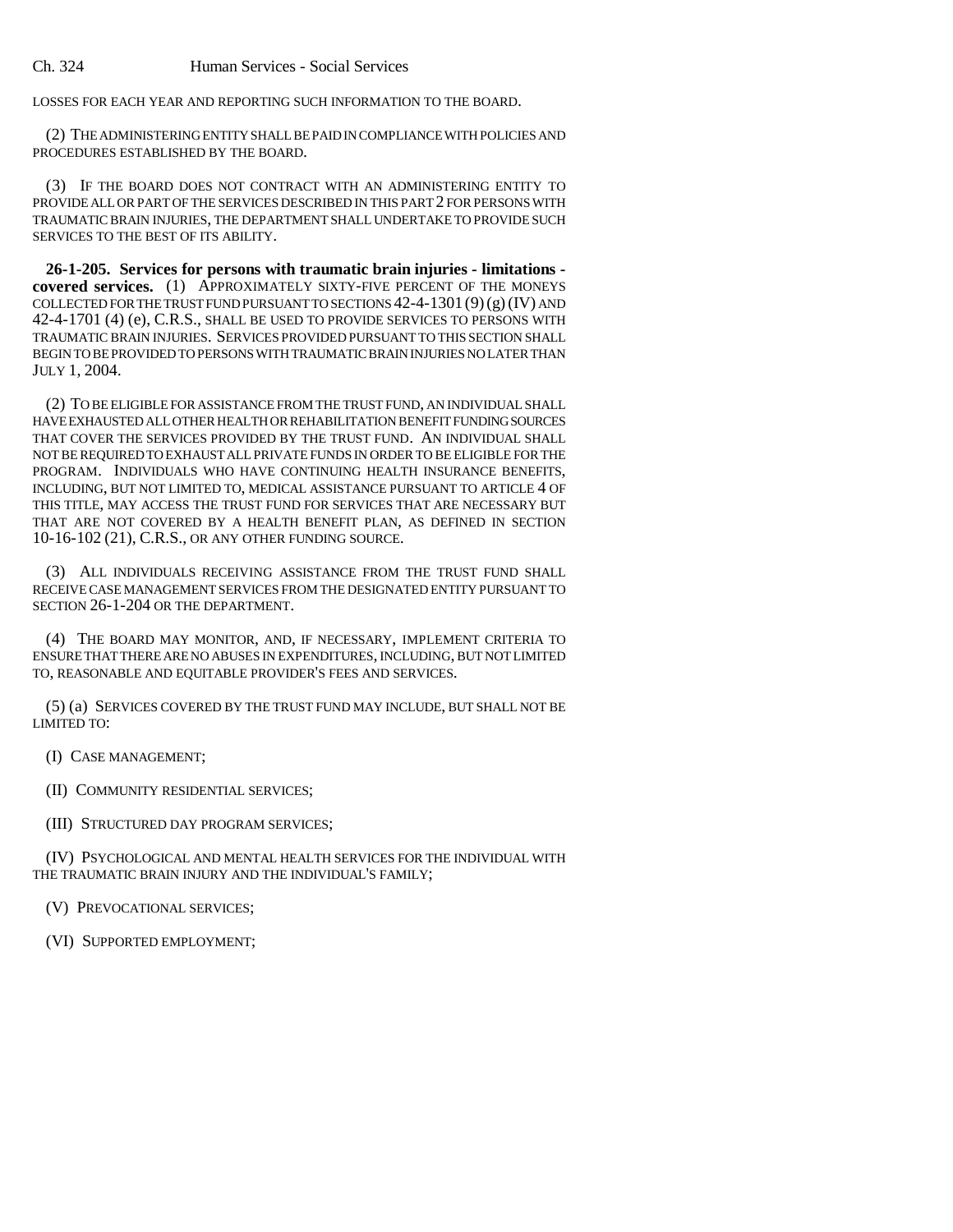(VII) COMPANION SERVICES;

(VIII) RESPITE CARE;

(IX) OCCUPATIONAL THERAPY;

(X) SPEECH AND LANGUAGE THERAPY;

(XI) COGNITIVE REHABILITATION;

(XII) PHYSICAL REHABILITATION; AND

(XIII) ONE TIME HOME MODIFICATIONS.

(b) COVERED SERVICES SHALL NOT INCLUDE INSTITUTIONALIZATION, HOSPITALIZATION, OR MEDICATIONS.

**26-1-206. Education about traumatic brain injury.** APPROXIMATELY FIVE PERCENT OF THE MONEYS COLLECTED FOR THE TRUST FUND PURSUANT TO SECTIONS 42-4-1301(9)(g)(IV) AND 42-4-1701(4)(e),C.R.S., SHALL BE UTILIZED TO PROVIDE EDUCATION FOR INDIVIDUALS WITH TRAUMATIC BRAIN INJURIES AND ASSIST EDUCATORS, PARENTS, AND NONMEDICAL PROFESSIONALS IN THE IDENTIFICATION OF TRAUMATIC BRAIN INJURIES SO AS TO ASSIST SUCH PERSONS IN SEEKING PROPER MEDICAL INTERVENTION OR TREATMENT. IMPLEMENTATION OF THIS SECTION SHALL BEGIN NO LATER THAN APRIL 1, 2004.

**26-1-207. Research related to treatment of traumatic brain injuries - grants.** (1) APPROXIMATELY THIRTY PERCENT OF THE MONEYS COLLECTED FOR THE TRUST FUND PURSUANT TO SECTIONS 42-4-1301 (9) (g) (IV) AND 42-4-1701 (4) (e), C.R.S., SHALL BE UTILIZED TO SUPPORT RESEARCH RELATED TO THE TREATMENT AND UNDERSTANDING OF TRAUMATIC BRAIN INJURIES. THE BOARD SHALL SOLICIT APPLICATIONS FOR GRANTS TO BE AWARDED PURSUANT TO THIS SECTION NO LATER THAN OCTOBER 1, 2004.

(2) THE BOARD SHALL AWARD GRANTS. PERSONS INTERESTED IN A GRANT SHALL APPLY TO THE BOARD IN A MANNER PRESCRIBED BY THE BOARD. THE BOARD MAY CONSULT WITH EDUCATIONAL INSTITUTIONS OR OTHER PRIVATE INSTITUTIONS WITHIN COLORADO AND NATIONALLY REGARDING THE MERIT OF AN APPLICATION FOR A GRANT. THE BOARD SHALL DETERMINE THE TIME FRAMES AND ADMINISTRATION OF THE GRANT PROGRAM.

**26-1-208. Administrative costs.** THE ADMINISTRATIVE EXPENSES OF THE BOARD AND THE DEPARTMENT SHALL BE PAID FROM MONEYS IN THE TRUST FUND. THE JOINT BUDGET COMMITTEE SHALL ANNUALLY APPROPRIATE MONEYS FROM THE FUND TO PAY FOR THE ADMINISTRATIVE EXPENSES OF THE PROGRAM.

**26-1-209. General fund moneys.** EXCEPT FOR INITIAL COMPUTER PROGRAMING COSTS FOR THE DEPARTMENT OF REVENUE, IT IS THE INTENT OF THE GENERAL ASSEMBLY THAT NO GENERAL FUND MONEYS BE APPROPRIATED FOR THE IMPLEMENTATION, OPERATION, OR ADMINISTRATION OF THE TRUST FUND AND THE SERVICES PROVIDED BY THE TRUST FUND.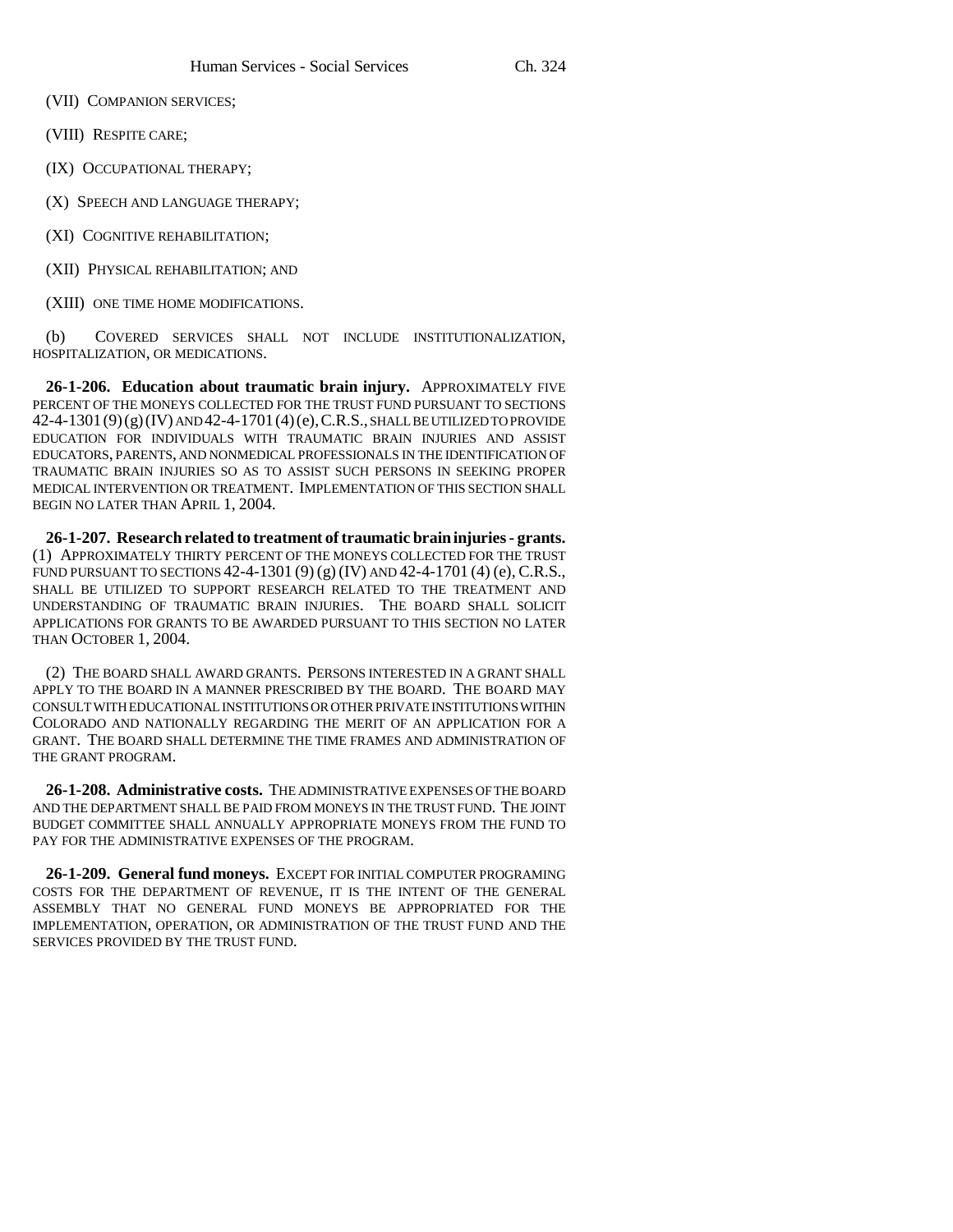**26-1-210. Trust fund.** (1) A TRUST FUND TO BE KNOWN AS THE COLORADO TRAUMATIC BRAIN INJURY TRUST FUND IS HEREBY CREATED AND ESTABLISHED IN THE STATE TREASURY. SUCH TRUST FUND SHALL BE COMPRISED OF MONEYS COLLECTED FROM SURCHARGES ASSESSED PURSUANT TO SECTIONS  $42-4-1301$  (9) (g) (IV) AND 42-4-1701 (4) (e), C.R.S.

(2) GIFTS, GRANTS, DONATIONS, OR ANY OTHER MONEYS THAT MAY BE MADE AVAILABLE MAY BE ACCEPTED BY THE TRUST FUND OR THE BOARD FOR PURPOSES OF THE TRUST FUND.

(3) THE TRUST FUND SHALL BE A CONTINUING TRUST FUND. ALL INTEREST EARNED UPON MONEYS IN THE TRUST FUND AND DEPOSITED OR INVESTED MAY BE INVESTED IN THE TYPES OF INVESTMENTS AUTHORIZED IN SECTIONS 24-36-109,24-36-112, AND 24-36-113, C.R.S.

**26-1-211. Reports to the general assembly.** ON FEBRUARY 1, 2004, AND EACH FEBRUARY 1 THEREAFTER, THE BOARD OF DIRECTORS SHALL REPORT TO THE JOINT BUDGET COMMITTEE; THE HEALTH ENVIRONMENT, WELFARE, AND INSTITUTIONS COMMITTEE OF THE HOUSE OF REPRESENTATIVES; AND THE HEALTH, ENVIRONMENT, CHILDREN AND FAMILIES COMMITTEE OF THE SENATE ON THE OPERATIONS OF THE TRUST FUND, THE MONEYS EXPENDED, THE NUMBER OF INDIVIDUALS WITH TRAUMATIC BRAIN INJURIES OFFERED SERVICES, THE RESEARCH GRANTS AWARDED AND THE PROGRESS ON SUCH GRANTS, AND THE EDUCATIONAL INFORMATION PROVIDED PURSUANT TO THIS ARTICLE.

**26-1-212. Repeal.** SECTIONS 26-1-202 TO 26-1-212 ARE REPEALED, EFFECTIVE JULY 1, 2012.

**SECTION 2.** 24-1-120, Colorado Revised Statutes, is amended BY THE ADDITION OF A NEW SUBSECTION to read:

**24-1-120. Department of human services - creation.** (9) THE POWERS, DUTIES, AND FUNCTIONS OF THE COLORADO TRAUMATIC BRAIN INJURY BOARD, CREATED IN SECTION 25-1-127, C.R.S., ARE TRANSFERRED BY A **TYPE 2** TRANSFER TO THE DEPARTMENT OF HUMAN SERVICES.

**SECTION 3.** 42-4-1301 (9) (g), Colorado Revised Statutes, is amended BY THE ADDITION OF A NEW SUBPARAGRAPH to read:

**42-4-1301. Driving under the influence - driving while impaired - driving with excessive alcoholic content - tests - penalties - useful public service program - alcohol and drug driving safety program.** (9) (g) In addition to the penalties prescribed in this subsection (9):

(IV) PERSONS CONVICTED OF VIOLATIONS OF SUBSECTION (1) OR (2) OF THIS SECTION ARE SUBJECT TO A SURCHARGE OF FIFTEEN DOLLARS TO BE TRANSMITTED TO THE STATE TREASURER WHO SHALL DEPOSIT SAID SURCHARGES IN THE COLORADO TRAUMATIC BRAIN INJURY TRUST FUND CREATED PURSUANT TO SECTION 26-1-210, C.R.S.

**SECTION 4.** 42-4-1301 (7) (d), Colorado Revised Statutes, as enacted by Senate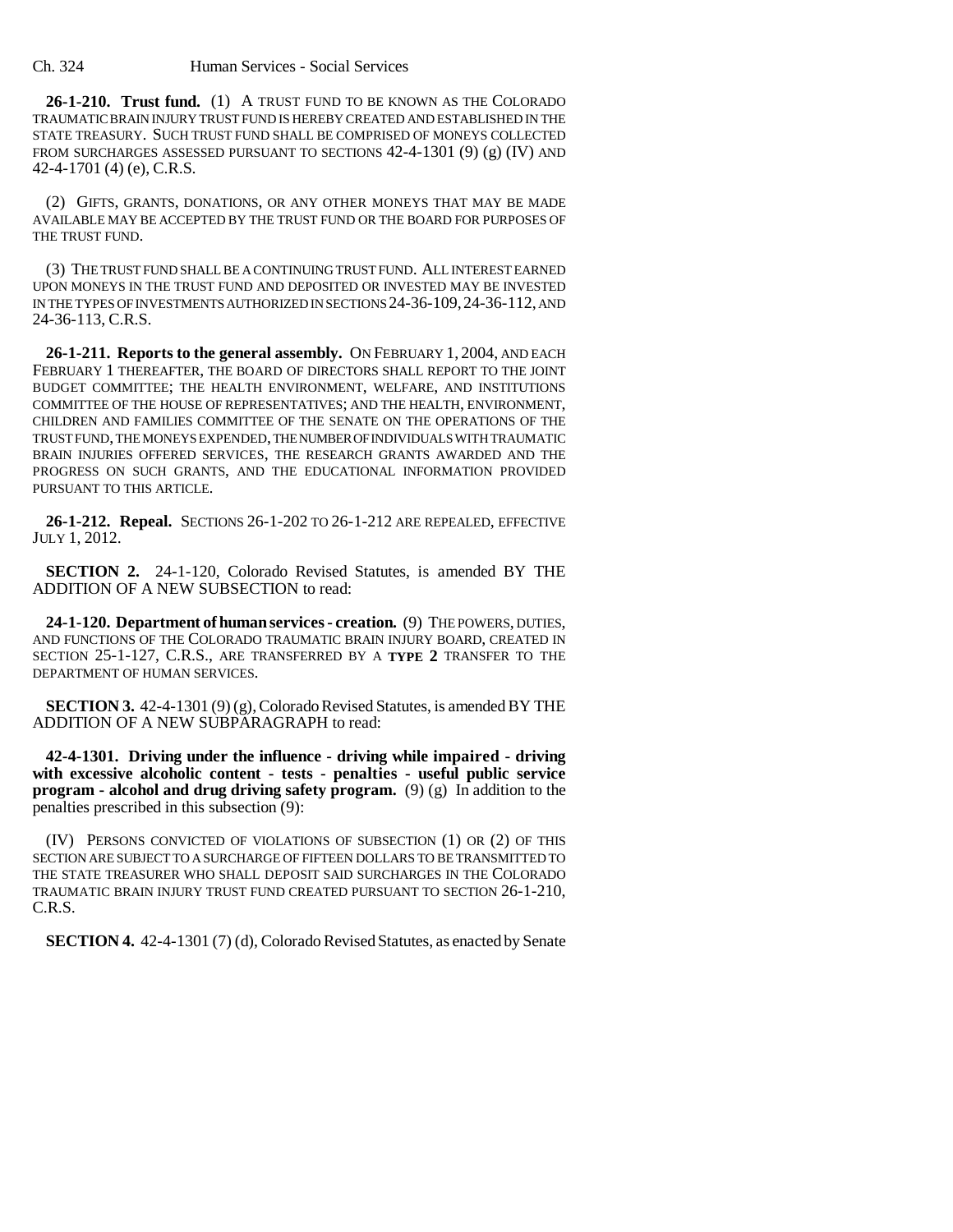Bill 02-057, enacted at the Second Regular Session of the Sixty-third General Assembly, is amended BY THE ADDITION OF A NEW SUBPARAGRAPH to read:

**42-4-1301. Driving under the influence - driving while impaired - driving with excessive alcoholic content - penalties.** (7) **Penalties.** (d) In addition to the penalties prescribed in this subsection (7):

(III) PERSONS CONVICTED OF DUI,DUI PER SE,DWAI, HABITUAL USER, AND UDD ARE SUBJECT TO A SURCHARGE OF FIFTEEN DOLLARS TO BE TRANSMITTED TO THE STATE TREASURER WHO SHALL DEPOSIT SAID SURCHARGES IN THE COLORADO TRAUMATIC BRAIN INJURY TRUST FUND CREATED PURSUANT TO SECTION 26-1-210, C.R.S.

**SECTION 5.** 42-4-1701 (4), Colorado Revised Statutes, is amended BY THE ADDITION OF A NEW PARAGRAPH to read:

**42-4-1701. Traffic offenses and infractions classified - penalties - penalty and surcharge schedule.** (4) (e) (I) AN ADDITIONAL TEN DOLLARS SHALL BE ASSESSED FOR SPEEDING VIOLATIONS UNDER SUB-SUBPARAGRAPH (L) OF SUBPARAGRAPH (I) OF PARAGRAPH (a) OF THIS SUBSECTION (4) IN ADDITION TO THE PENALTIES AND SURCHARGE STATED IN SAID SUB-SUBPARAGRAPH (L). MONEYS COLLECTED PURSUANT TO THIS PARAGRAPH (e) SHALL BE TRANSMITTED TO THE STATE TREASURER WHO SHALL DEPOSIT SUCH MONEYS IN THE COLORADO TRAUMATIC BRAIN INJURY TRUST FUND CREATED PURSUANT TO SECTION 26-1-210, C.R.S., WITHIN FOURTEEN DAYS AFTER THE END OF EACH QUARTER, TO BE USED FOR THE PURPOSES SET FORTH IN SECTIONS 26-1-202 TO 26-1-211, C.R.S.

(II) IF THE SURCHARGE IS COLLECTED BY A COUNTY OR MUNICIPAL COURT, THE SURCHARGE SHALL BE TWELVE DOLLARS OF WHICH TWO DOLLARS SHALL BE RETAINED BY THE COUNTY OR MUNICIPALITY AND THE REMAINING TEN DOLLARS SHALL BE TRANSMITTED TO THE STATE TREASURER AND CREDITED TO THE COLORADO TRAUMATIC BRAIN INJURY TRUST FUND CREATED PURSUANT TO SECTION 26-1-210, C.R.S., WITHIN FOURTEEN DAYS AFTER THE END OF EACH QUARTER, TO BE USED FOR THE PURPOSES SET FORTH IN SECTIONS 26-1-202 TO 26-1-211, C.R.S.

**SECTION 6.** 30-15-402 (2), Colorado Revised Statutes, is amended to read:

**30-15-402. Violations - penalty.** (2) In addition to the penalties prescribed in subsection (1) of this section, persons convicted of a violation of any ordinance adopted pursuant to this part 4 are subject to:

(a) A surcharge of ten dollars These surcharges THAT shall be paid to the clerk of the court by the defendant and each clerk shall transmit the moneys to the court administrator of the judicial district in which the offense occurred for credit to the victims and witnesses assistance and law enforcement fund established in that judicial district pursuant to section 24-4.2-103, C.R.S.;

(b) A SURCHARGE OF TWELVE DOLLARS THAT SHALL BE PAID TO THE CLERK OF THE COURT BY THE DEFENDANT AND EACH CLERK SHALL TRANSMIT THE MONEYS TO THE COURT ADMINISTRATOR OF THE JUDICIAL DISTRICT IN WHICH THE OFFENSE OCCURRED